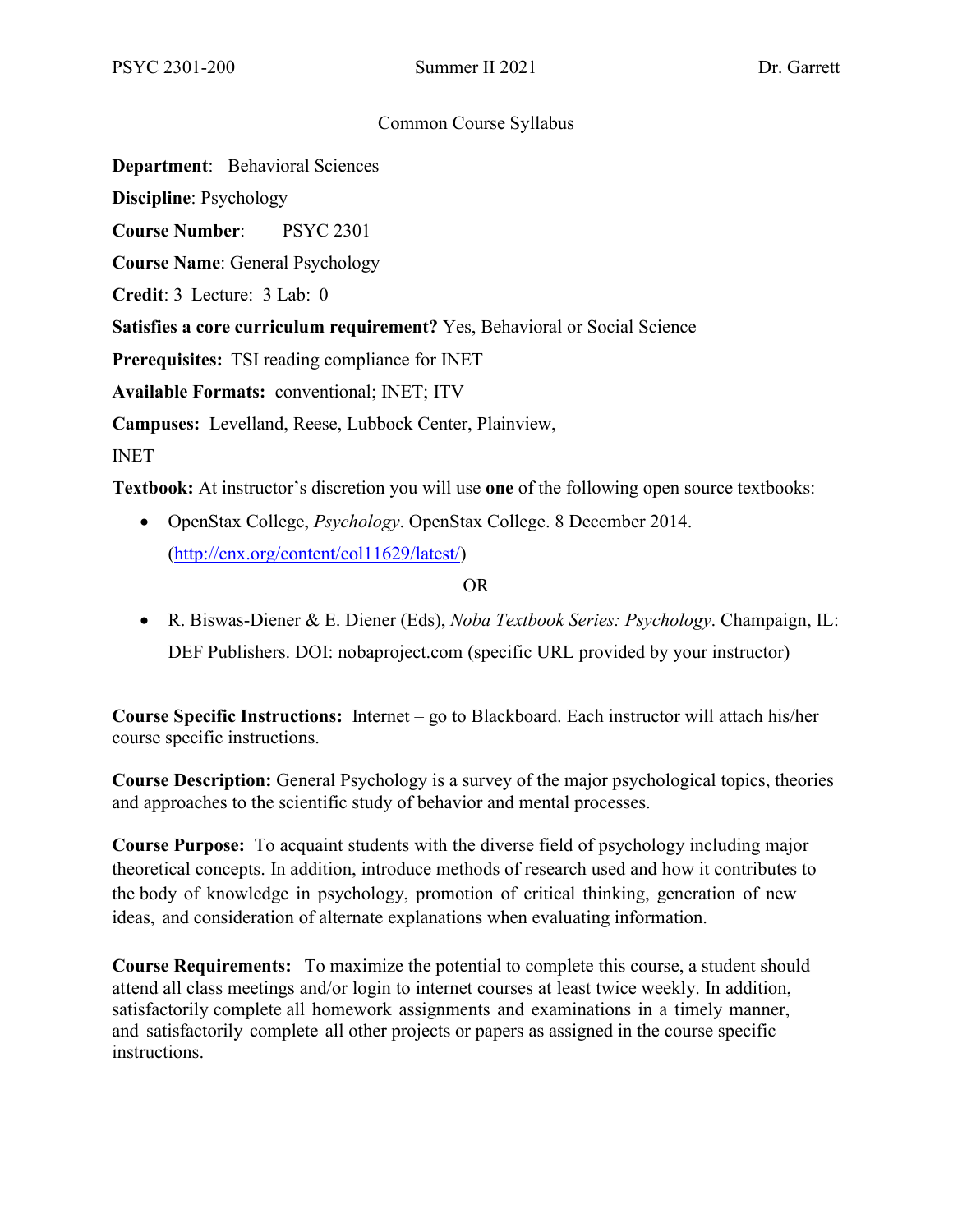**Course Evaluation:** Please see the instructor's course information sheet for specific items used in Evaluation of student performance.

Student Learning Outcomes (SLOs)/Competencies:

Upon successful completion of this course, students will:

1. Identify various research methods and their characteristics used in the scientific study of psychology.

2. Describe the historical influences and early schools of thoughts that shaped the field of psychology.

3. Describe some of the prominent perspectives and approached used in the study of psychology

- 4. Use terminology unique to the study of psychology.
- 5. Describe accepted approaches and standards in psychological assessment and evaluation.
- 6. Identify factors in physiological and psychological processes involved in human behavior.

# **Core Objectives addressed**:

- **Communication skills** to include effective written, oral and visual communication.
- **Critical thinking skills** to include creative thinking, innovation, inquiry and analysis,

evaluation and synthesis of information.

• **Empirical and Quantitative skills**- to include the manipulation and analysis of

numerical data or observable facts resulting in informed conclusions.

• **Social Responsibility**- to include the demonstrated intercultural knowledge and competence,

knowledge of civic responsibility, and the ability to engage effectively in regional, national and

global communities.

CIP # 42.0101

## **Course Policies:**

**Attendance Policy:** Students are expected to attend all classes in order to be successful in a course. The student may be administratively withdrawn from the course when absences become excessive as defined in the course syllabus.

When an unavoidable reason for class absence arises, such as illness, an official trip authorized by the college or an official activity, the instructor may permit the student to make up work missed. It is the student's responsibility to complete work missed within a reasonable period of time as determined by the instructor. Students are officially enrolled in all courses for which they pay tuition and fees at the time of registration. Should a student, for any reason, delay in reporting to a class after official enrollment, absences will be attributed to the student from the first class meeting.

Students who enroll in a course but have "Never Attended" by the official census date, as reported by the faculty member, will be administratively dropped by the Office of Admissions and Records. A student who does not meet the attendance requirements of a class as stated in the course syllabus and does not officially withdraw from that course by the official census date of the semester, may be administratively withdrawn from that course and receive a grade of "X" or "F" as determined by the instructor. Instructors are responsible for clearly stating their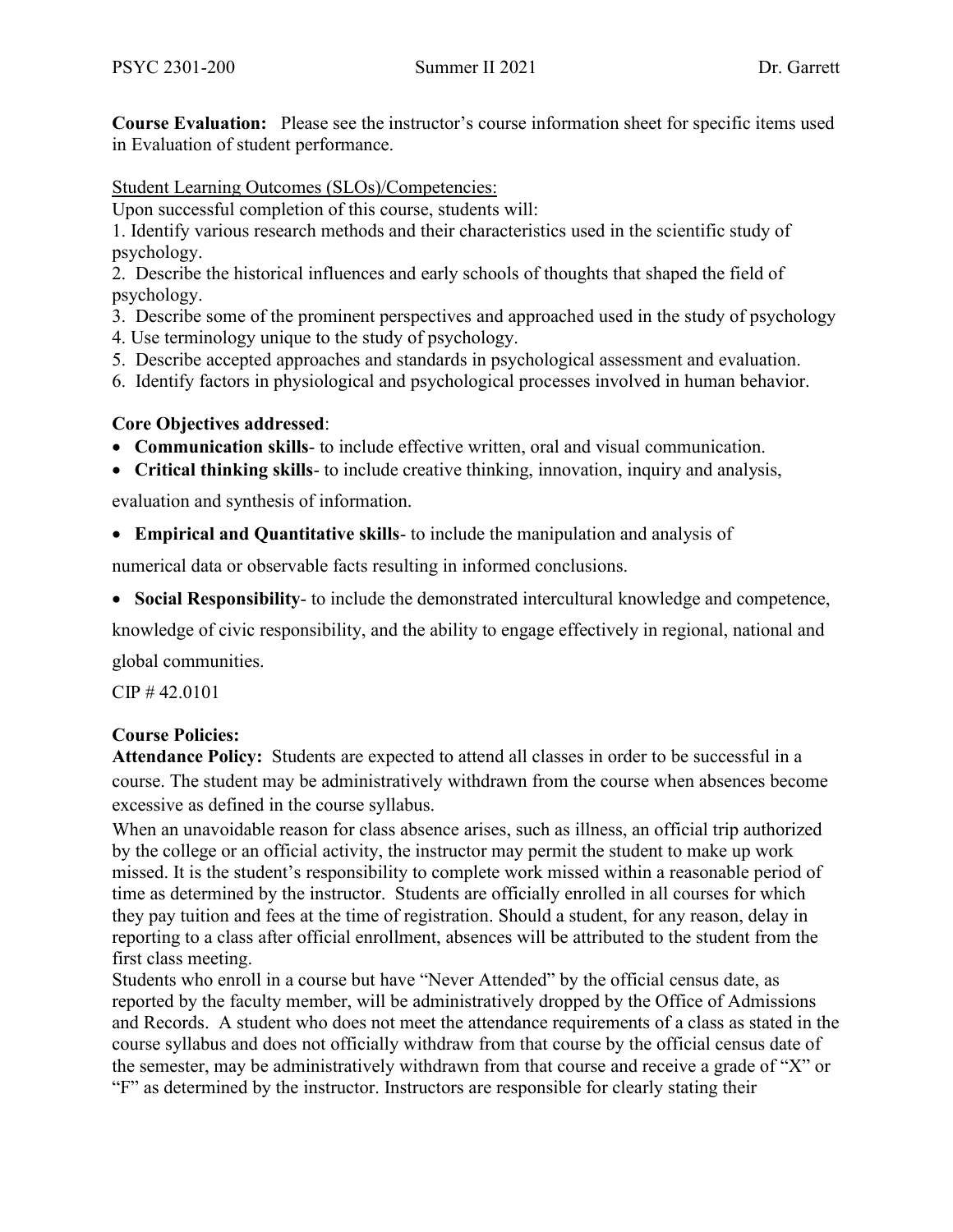administrative drop policy in the course syllabus, and it is the student's responsibility to be aware of that policy.

It is the student's responsibility to verify administrative drops for excessive absences through MySPC using his or her student online account. If it is determined that a student is awarded financial aid for a class or classes in which the student never attended or participated, the financial aid award will be adjusted in accordance with the classes in which the student did attend/participate and the student will owe any balance resulting from the adjustment.

**Academic Integrity:** The attempt of any student to present as his or her own any work which he or she has not honestly performed is regarded by the faculty and administration as a most serious offense and renders the offender liable to serious consequences, possibly suspension. This policy relates to all forms of cheating and plagiarism. See Instructor's Course Information for additions to the academic integrity policy.

**Student Conduct:** A high standard of conduct is expected of all students. Students are subject to federal, state and local laws, as well as South Plains College rules and regulations. Any student who fails to perform according to expected standards may be asked to withdraw. Failure to comply with lawful direction of a classroom teacher relative to maintaining good order is considered misconduct on the part of the student. Repeated violations of disrupting a class may result in the student being dropped from that course (See Catalog/Student Guide for full policy). See Instructor's Course Information for additional policies related to student conduct. **Appeal Process**: The process of appeal is outlined in the college catalog. Basically you would need to talk to the instructor, the department chair, and then the dean if the problem is not resolved. Be sure to always start with your instructor.

**Diversity & Equal Rights:** South Plains College does not discriminate on the basis of race, color, national origin, sex, disability or age in its programs and activities. The following person has been designated to handle inquiries regarding the non-discrimination policies: Vice President of Student Affairs.

All students are entitled to equal rights under the affirmative action and equal opportunity laws. Students are also protected against unjust or biased academic evaluation, but at the same time, they are responsible for maintaining standards of academic performance established for each course in which they are enrolled. (See Catalog/Student Guide for full definitions and policies)

**ADA (Disability) Statement:** Students with disabilities, including but not limited to physical, psychiatric, or learning disabilities, who wish to request accommodations in this class should notify the Disability Services Office early in the semester so that the appropriate arrangements may be made. In accordance with federal law, a student requesting accommodations must provide acceptable documentation of his/her disability to the Disability Services Office. For more information, call or visit the Disability Services Office at Levelland (Student Health & Wellness Office) 806-716-2577, Reese Center (Building 8) & Lubbock Center 806-716-4675, or Plainview Center (Main Office) 806-716-4302 or 806-296-9611.

**Campus Concealed Carry syllabus statement**: Campus Concealed Carry - Texas Senate Bill - 11 (Government Code 411.2031, et al.) authorizes the carrying of a concealed handgun in South Plains College buildings only by persons who have been issued and are in possession of a Texas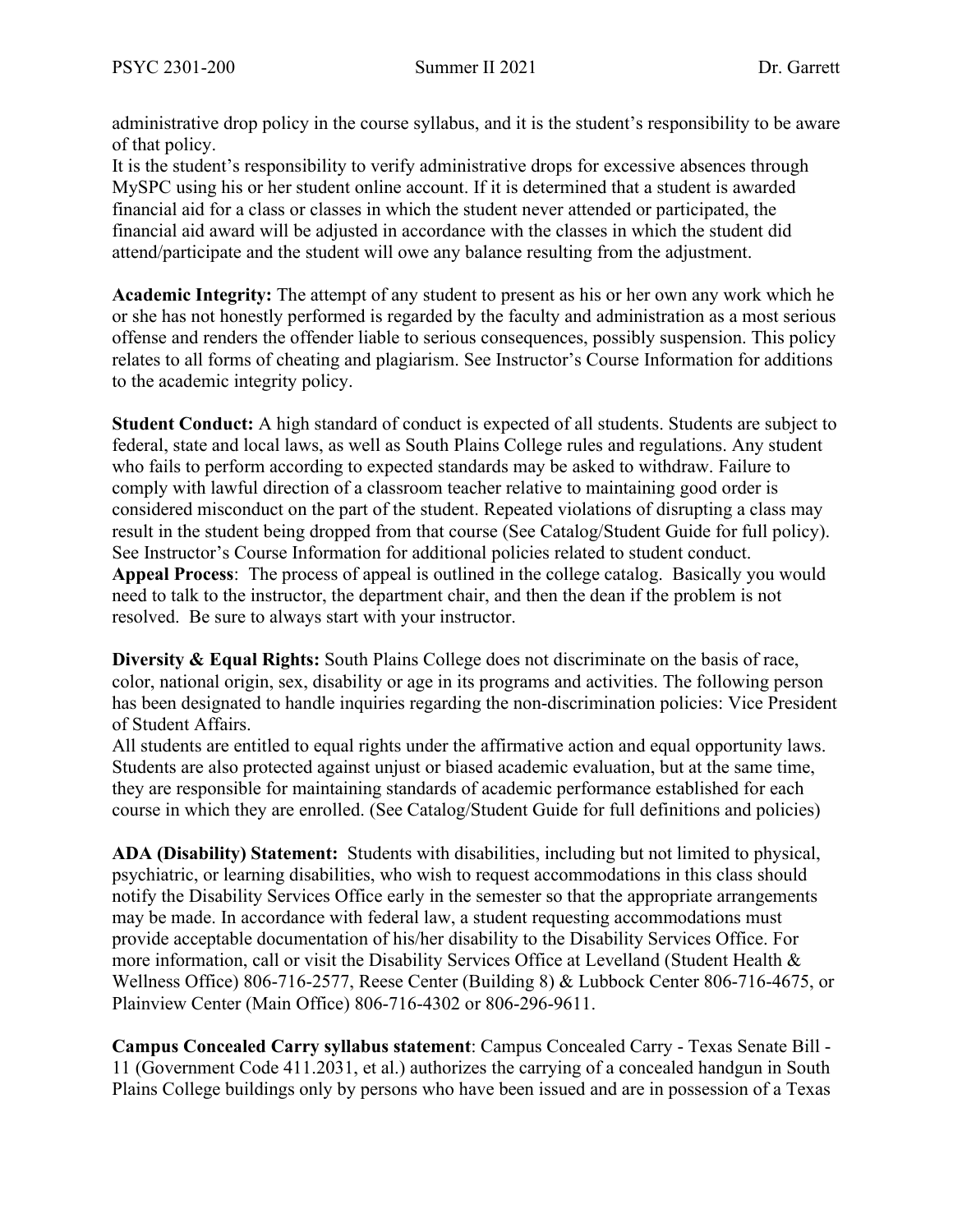License to Carry a Handgun. Qualified law enforcement officers or those who are otherwise authorized to carry a concealed handgun in the State of Texas are also permitted to do so. Pursuant to Penal Code (PC) 46.035 and South Plains College policy, license holders may not carry a concealed handgun in restricted locations. For a list of locations, please refer to the SPC policy at: (http://www.southplainscollege.edu/human\_resources/policy\_procedure/hhc.php) Pursuant to PC 46.035, the open carrying of handguns is prohibited on all South Plains College campuses. Report violations to the College Police Department at 806-716-2396 or 9-1-1.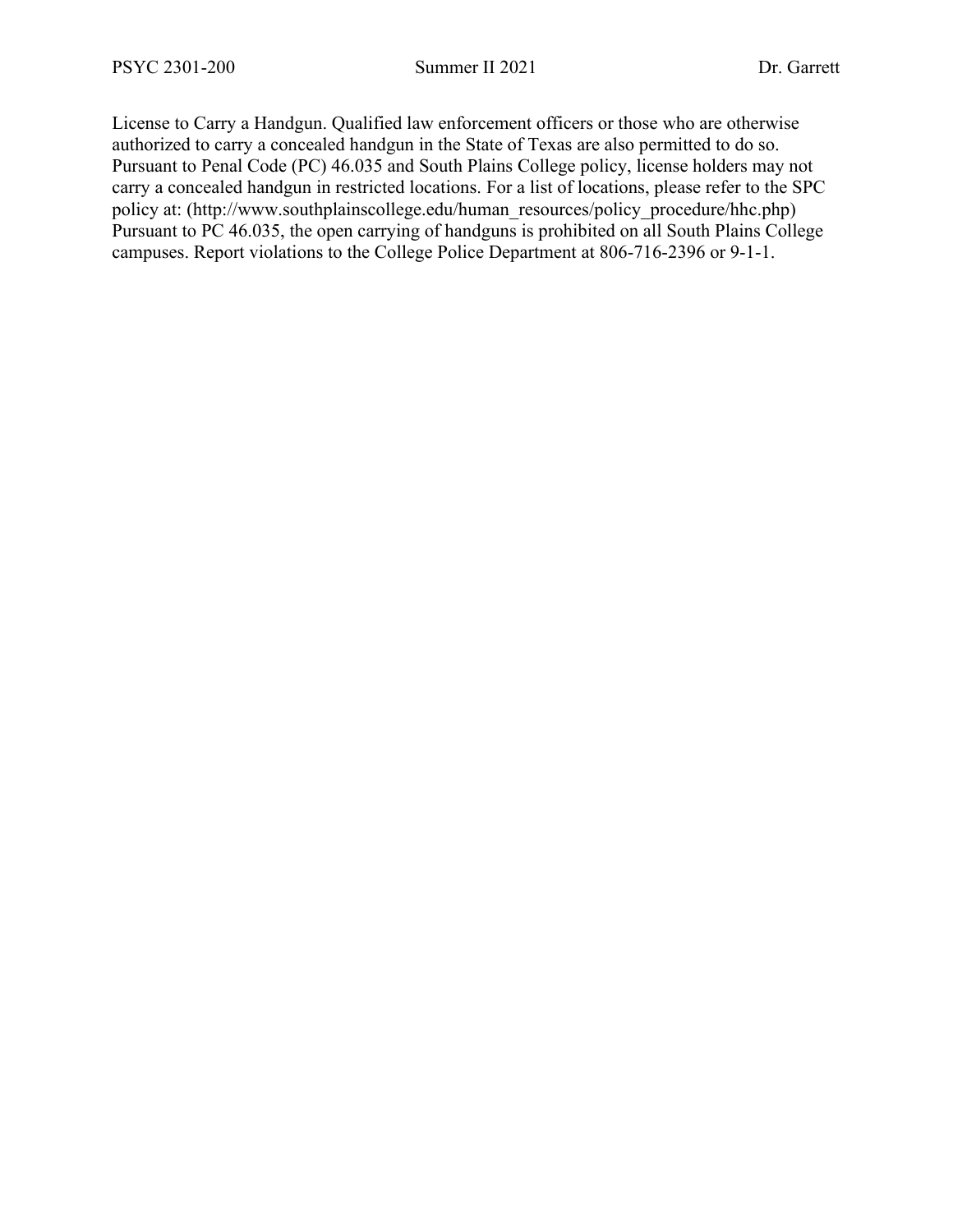Course Specific Information PSYC 2301, section 200

| Instructor:     | Kristina M. Garrett, Ph.D.      |
|-----------------|---------------------------------|
| Office Hours:   | by appointment only             |
| Office:         | <b>RC</b> 405-C                 |
| Office Phone**: | 806-716-4732                    |
| $E$ -Mail**:    | kgarrett@southplainscollege.edu |

\*\* Please note: I prefer to be contacted by email rather than telephone because it allows for a faster response time even when I am not on campus

# **POLICIES AND IMPORTANT INFORMATION**

**Student Responsibility**: It is your job, as a student, to know the rules of student conduct laid out in the Catalog and Student Guide, all other South Plains College policies which impact you laid out in the Catalog, and the policies laid out in this syllabus. It is also your job to check SPC email, blackboard, and the calendar of due dates regularly to make sure that you are keeping up with your work.

*Preparedness*: Part of your job as a student is to come to class prepared. It is expected that you will read the Noba units that go with each topic before we begin that topic in class. It is also expected that you will arrive to class on-time, ready and able to take notes and participate in class. The Noba online textbook prepared specifically for this class, which is available online for free, can be found at the following link:<http://noba.to/am3ntz96>

**Classroom etiquette:** It is rude to be physically in class, but not engaged in the class and paying attention. It is a distraction to me and your classmates. I allow the use of computers for taking notes only, but reserve the right to restrict the use of computers or disallow the use of computers in the class if I observe inappropriate use of computers, including but not limited to: checking email, browsing the internet, checking Facebook, registering for classes, etc. Additional behaviors that are inappropriate include, but are not limited to: use of cell phones, reading the newspaper, reading material for other classes, talking while other people are speaking, sleeping in class, making offensive/bigoted remarks, and taking pictures of any portion of the class (remember your classmates have the same FERPA privacy rights as you do!). It is not acceptable to take pictures of PowerPoint slides as a substitute for taking notes. You are not allowed to record class (voice or video) without my permission.

#### **ASSIGNMENTS**

## **1. In Class Activities (25 points each; Total of 250 points)**

There will be many in-class activities (reactions to readings, group work, etc.) throughout the semester (approximately 1 per class session). These activities will be conducted similar to a popquiz, being announced right before they occur, typically at the beginning of class on most (if not all) days, with some class days having more than 1 in class activity. Leaving class early may result in full or partial loss of credit. Arriving to class late may also result in full or partial loss of credit for the In Class Activity; however, you will still be expected to do the activity if you arrive before other students have completed the activity. Similarly, if you finish before other students, it is not acceptable for you to be doing work for another class, texting, on Facebook, or otherwise engaging in activities that are unacceptable according to the Classroom etiquette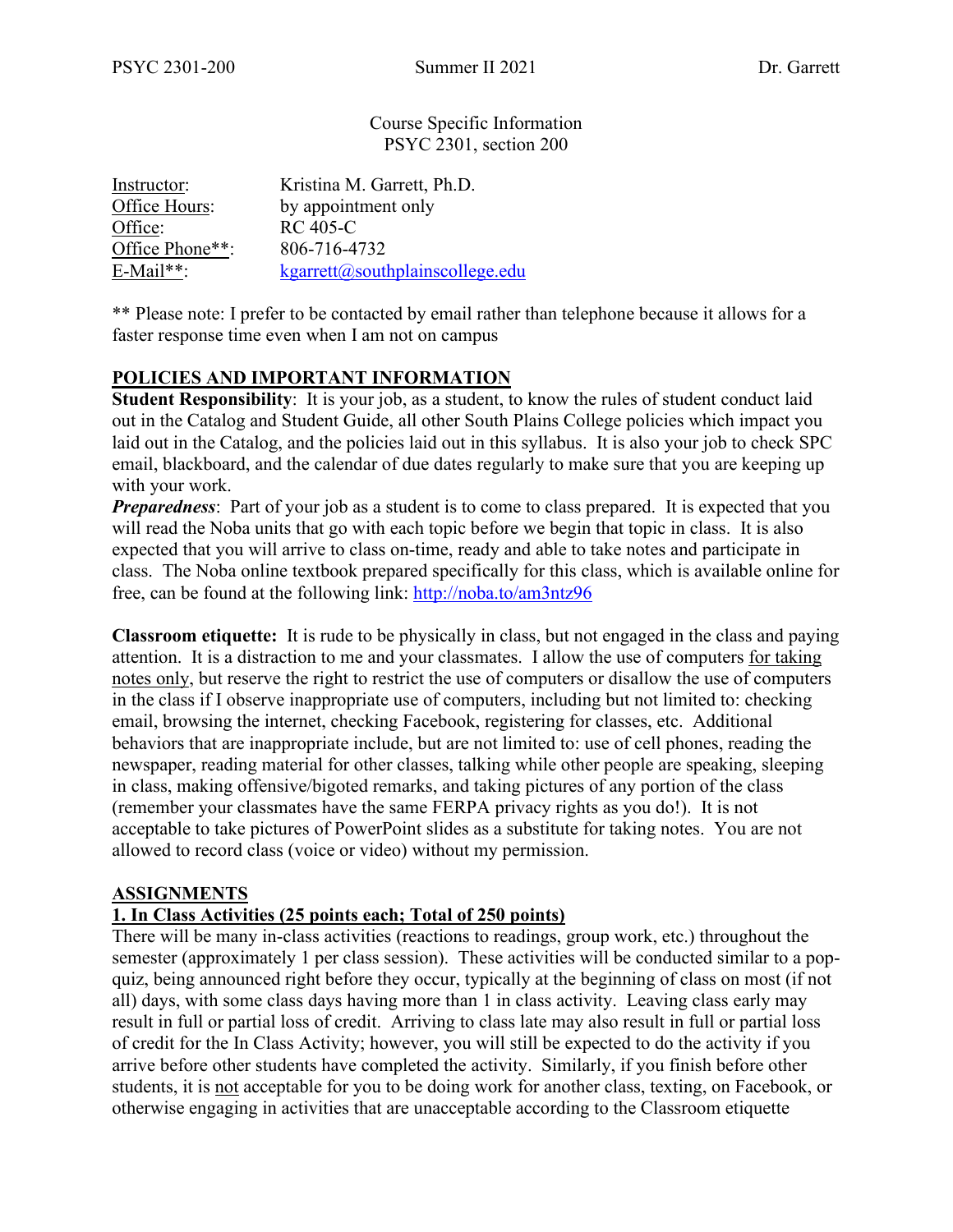policy listed above and the Student Conduct policy found in the Student Guide. It is recommended that you take notes on your reactions to/perceptions of the activity you have just finished. It is often helpful to speculate how the activity you have just finished relates to the readings and lecture for that class. If you consistently attend class and do the assigned readings ahead of class, it is expected that you will receive full credit for in-class activities. However, if you demonstrate misunderstanding of the assigned material, you will receive only partial credit on the in-class activity. The best 10 in class activities will count for up to 250 points of your final grade. If you have an excused absence, it is your responsibility to request an alternate assignment after you have provided adequate documentation.

## **2. Online Activities (15 points each; Total of 150 points)**

There will be many online activities (reactions to readings, discussion boards, etc.) throughout the semester (approximately 1 per class session). The entire week's worth of online activities will be available on Blackboard 8 AM on the first class day of the week and will be due by 5 PM on the day after the last class day of the week. For example, in a typical week, students will have from 8 AM on Monday until 5 PM on Friday to complete four online activities associated with the topics for the week. If you consistently attend class, take good notes, and do the assigned readings, it is expected that you will receive full credit for online activities. However, if you demonstrate misunderstanding of the assigned material in an online activity, you will receive only partial credit on that activity. The best 10 online activities will count for a maximum of 150 points of your final grade.

## **3. Exams (100 points each; Total of 400 points)**

There will be four exams this semester. The fourth exam (final exam) is weighted the same as the first three exams and will focus primarily on new material since exam three, but you should expect approximately 25% of the exam to be review of material from exams one through three. All exams may include a mix of any of the following types of questions: multiple choice, True/False, matching, fill in the blank, short answer/essay. The listing of exam dates is in the tentative schedule found on Blackboard. For all exams, you will be required to place all belongings at the front of the room, turn hats backwards or place hats at the front of the room, and you will not be permitted to have notes, cell phones, smart watches, or sunglasses at your desk. For the first three exams (but not the final), the exam will be given during the first 50 minutes of class time, then we will have a 10 minute break, and then we will begin the next topic during the last 55 minutes of class time. **If you arrive late to an exam and any of your classmates have already finished the exam and left the room, you will not be permitted to take the exam***.* If you miss an exam and can document an excusable reason, then you will be permitted to take a make-up exam. You must take that make-up exam within two business days of the original exam (or within two business days of when you are able to return to school according to your documentation). The final exam can only be taken on the final exam day, unless documentation would allow you to take an incomplete in the class.

# **4. Analyze a Movie Paper (200 points)**

You will be required to write a paper in this class. You will be allowed to choose one of the topics we cover as the focus of your paper. In this paper, you will watch a fiction or documentary movie. There will be a list of already approved movies posted on Blackboard. Any that I own on DVD will be starred on the list and available to borrow from me. You may